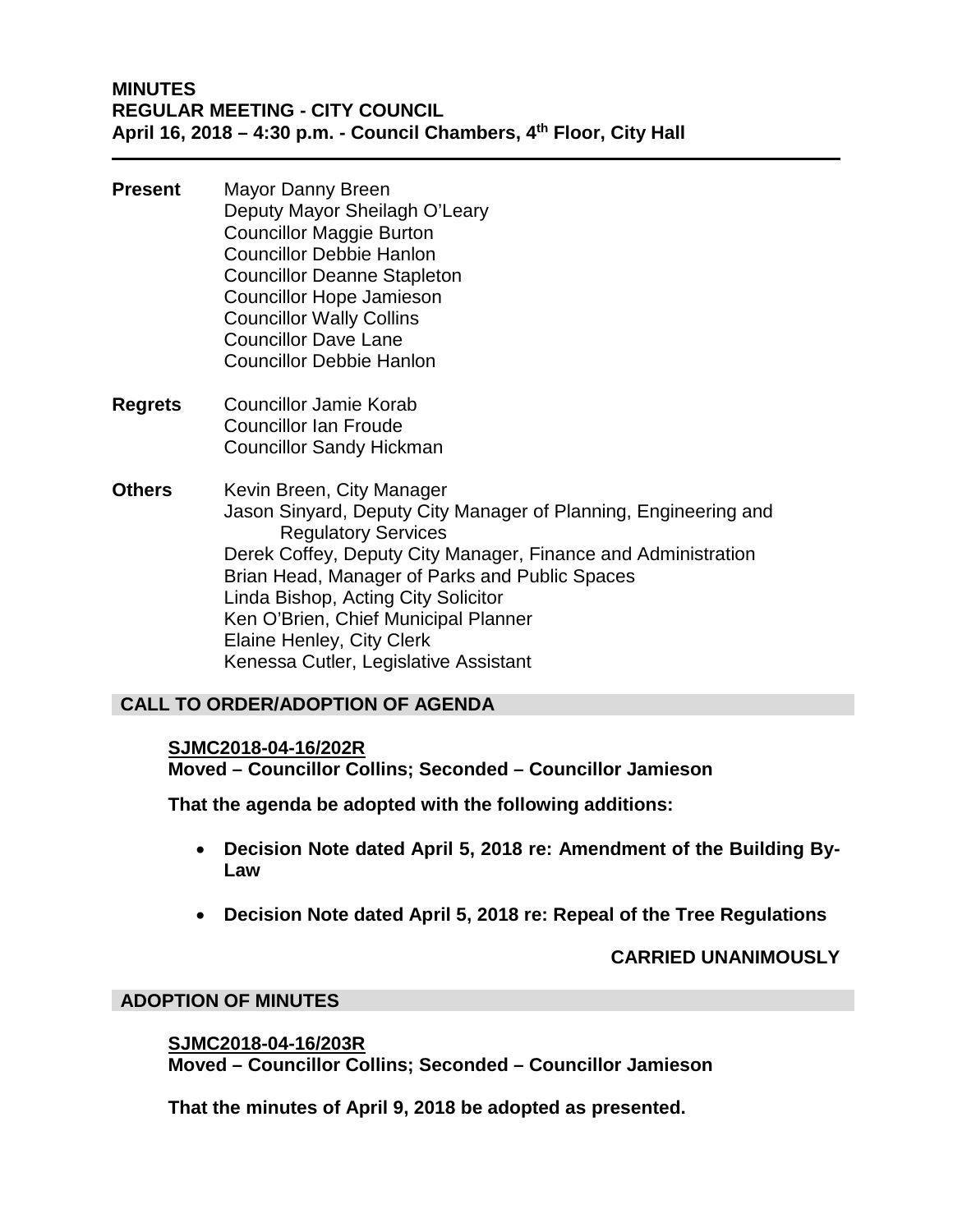## **CARRIED UNANIMOUSLY**

### **BUSINESS ARISING FROM THE MINUTES**

**St. John's Development Regulations Amendment # 676, 2018 Application to Rezone Land to the Apartment Low Density (A1) Zone REZ1600018 - 280 Blackmarsh Road**

Council considered the above noted.

**SJMC2018-04-16/204R Moved – Councillor Burton; Seconded – Councillor Hanlon**

**That Council adopt St. John's Development Regulations Amendment Number 676, 2018, which will rezone land at 280 Blackmarsh Road from the Residential Low Density (R1) and Open Space (O) Zones to the Apartment Low Density (A1) Zone to allow a 12 unit, 2-storey apartment building. It will now be referred to the Department of Municipal Affairs and Environment with a request for Provincial Registration in accordance with the provisions of the Urban and Rural Planning Act.**

**CARRIED UNANIMOUSLY**

**Committee of the Whole Report - March 28, 2018 – Item #3. i. Decision Noted dated March 8, 2018 re: 8 Military Road – St. Thomas' Parish Hall – LED Wall Signs** Council considered the above noted.

**SJMC2018-04-16/205R Moved – Councillor Burton; Seconded – Councillor Stapleton**

**That Council approve the recommended LED wall sign at 8 Military Road at the location facing Military Road. It is also recommended that the sign not include rolling messages or animation or the permission of third party advertising.**

**Further that staff undertake a review of the Heritage Area Sign Bylaw such that it includes conditions specific to available LED sign technology.**

**CARRIED UNANIMOUSLY**

#### **NOTICES PUBLISHED**

**A Discretionary Use application has been submitted by Gower Pub Limited requesting permission to change the occupancy of 79-81 New Gower Street from a Restaurant to a Lounge for a Pub.**

Council considered the above noted.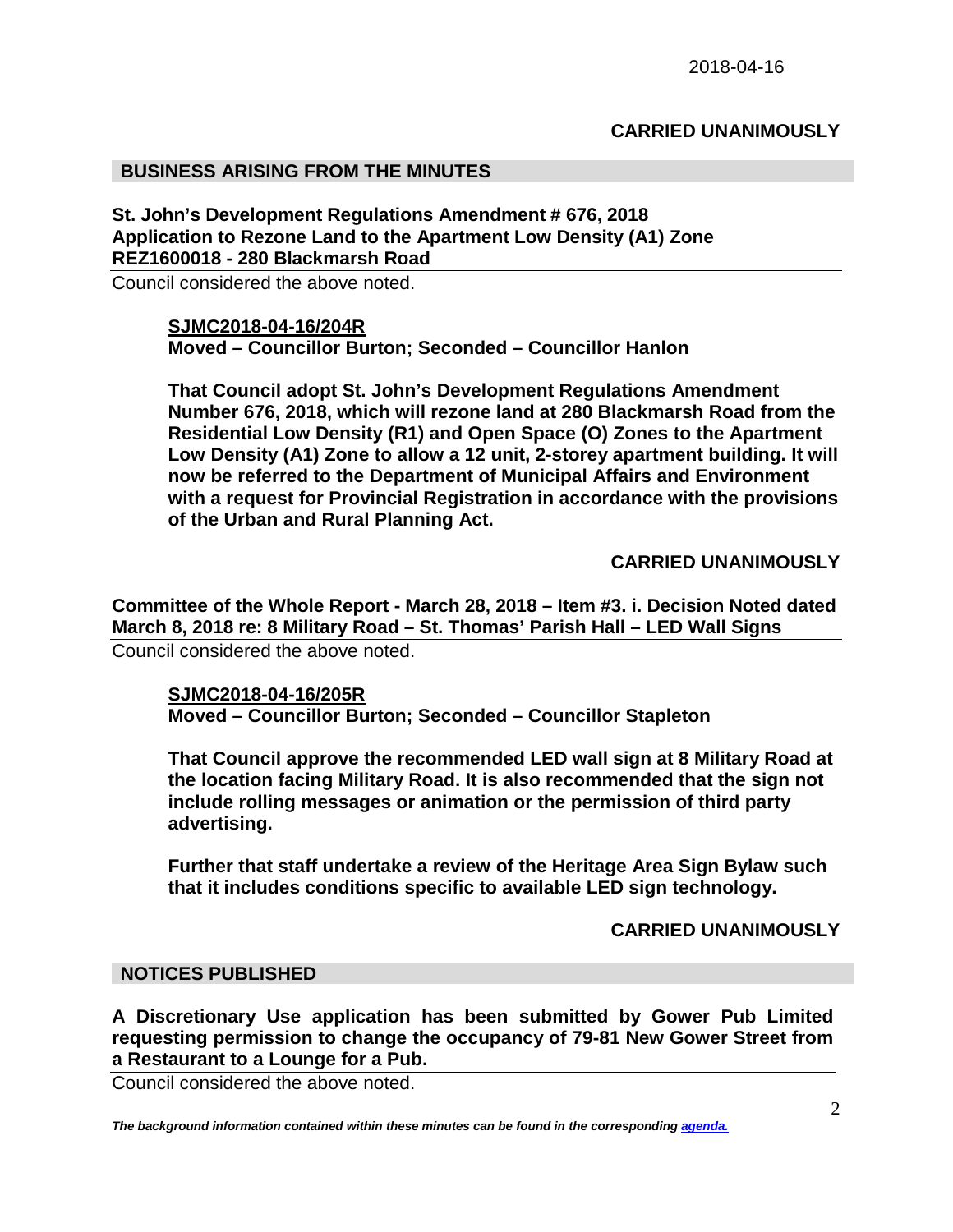**SJMC2018-04-16/206R Moved – Councillor Burton; Seconded – Councillor Lane**

**That Council approve the above application subject to all applicable City requirements.**

## **CARRIED UNANIMOUSLY**

**A Discretionary Use application has been submitted by New Hut requesting approval to operate a national brand coffee shop drive-thru at 464 Topsail Road.** Council considered the above noted.

**SJMC2018-04-16/207R Moved – Councillor Burton; Seconded – Councillor Hanlon**

**That Council approve the above application subject to all applicable City requirements.**

## **CARRIED UNANIMOUSLY**

## **DEVELOPMENT COMMITTEE REPORT**

### **Development Committee Report – April 10, 2018**

Council considered the above noted report and the recommendations therein:

### **55 Kiwanis Street – DEV1700181 – 10% Rear Yard Variance**

**SJMC2018-04-16/208R Moved – Councillor Burton; Seconded – Deputy Mayor O'Leary**

**That Council approve the 10% rear yard variance.**

## **CARRIED UNANIMOUSLY**

## **256A Back Line – CRW1800010 – Crown Land Lease for Agricultural Use**

**SJMC2018-04-16/209R Moved – Councillor Burton; Seconded – Councillor Jamieson**

**That Council approve the Crown Land Lease.**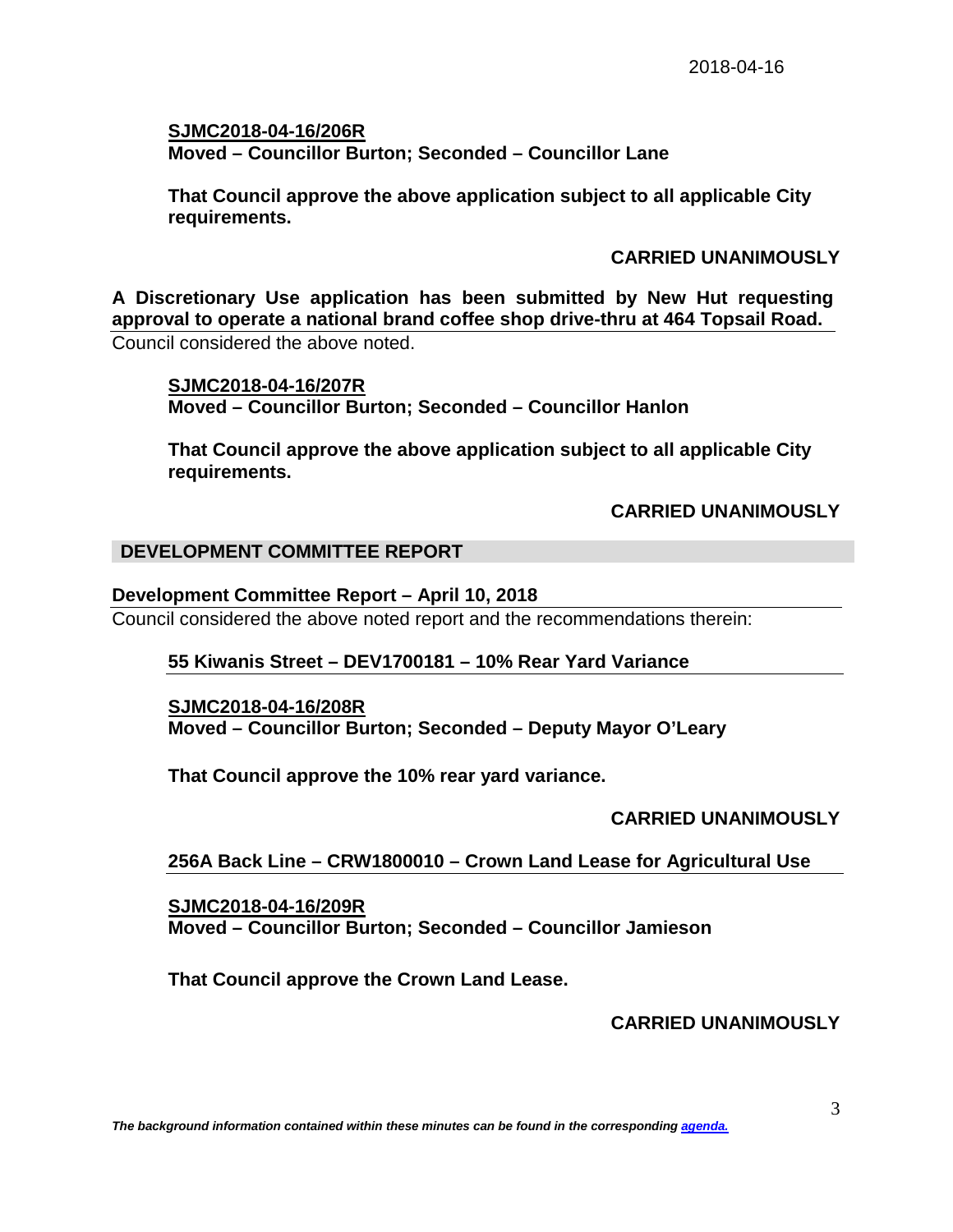## **COMMITTEE OF THE WHOLE REPORT**

### **Committee of the Whole Report – April 11, 2018**

Council considered the above noted report and the recommendations therein:

**1. Decision Note dated April 3, 2018 re: Host-Urban Accord Meeting – Municipalities Newfoundland and Labrador (MNL)**

**SJMC2018-04-16/210R**

**Moved – Councillor Lane; Seconded – Deputy Mayor O'Leary**

**That Council approve the costs associated with hosting the Urban Accord meetings held at the Paul Reynolds Community Centre on March 14 and 15, 2018.**

**CARRIED UNANIMOUSLY**

**2. Decision Note dated April 3, 2018 re: The Royal St. John's Regatta Committee – Hall of Fame Induction Luncheon**

**SJMC2018-04-16/211R Moved – Councillor Lane; Seconded – Councillor Stapleton**

**That Council grant approval to host the annual Hall of Fame Induction Luncheon for the Royal St. John's Regatta Committee on July 25, 2018.**

**CARRIED UNANIMOUSLY**

**3. Decision Note dated March 28, 2018 re: Application to Rezone Land to Commercial Local Zone for an Office Use, REZ1800001, 75 Airport Heights Drive**

**SJMC2018-04-16/212R Moved – Councillor Burton; Seconded – Councillor Stapleton**

**That Council consider a proposed rezoning at 75 Airport Heights Drive from Residential Low Density (R1) to Commercial Local (CL), and the application be advertised for public review and comment. Staff further recommend that the application be referred to a Public Meeting chaired by a member of Council. Following the public meeting, the application would be referred to a Regular meeting of Council for consideration of adoption.**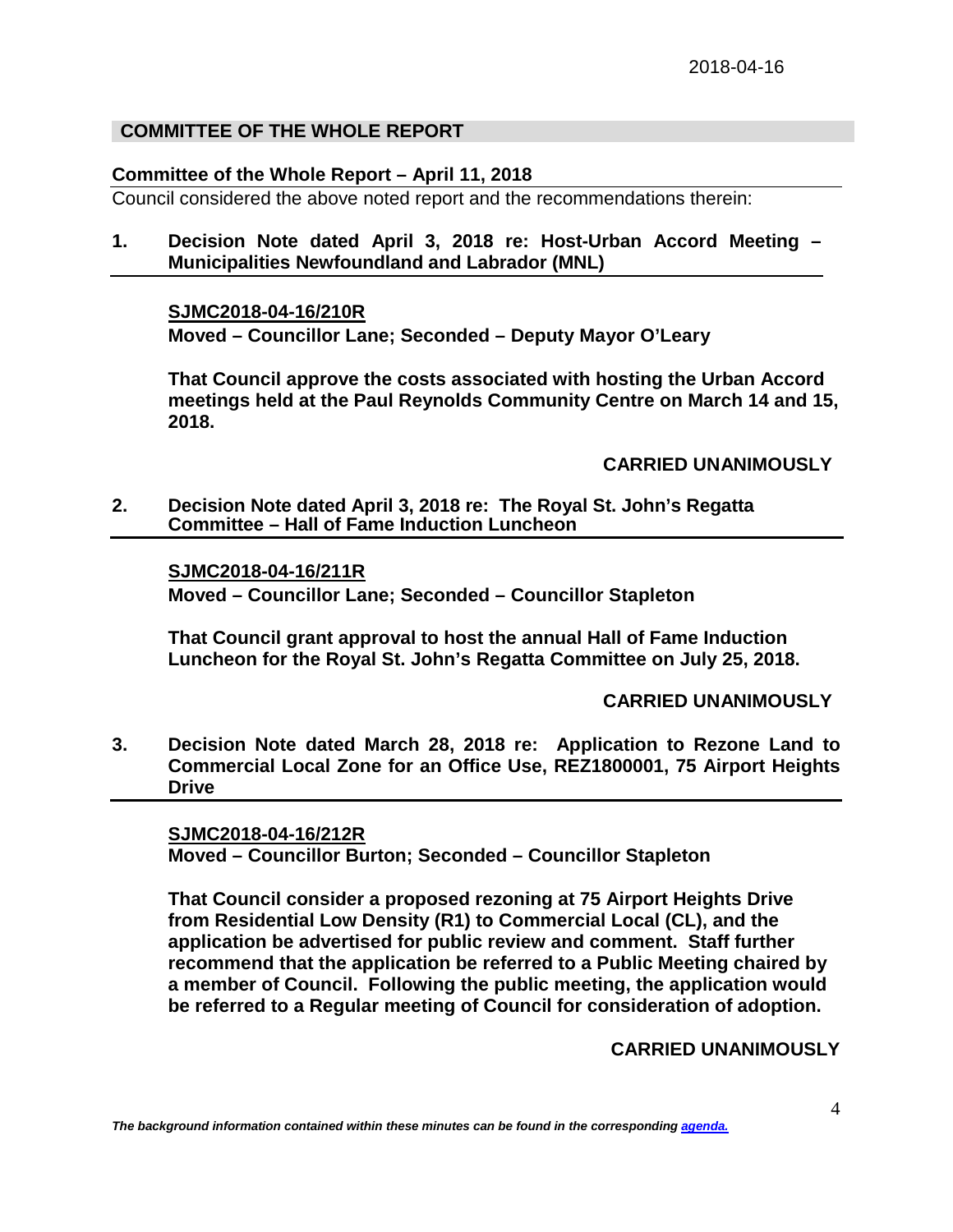## **4. Decision Note dated April 5, 2018 re: 390 Duckworth Street, Exterior Repairs, The Majestic Theatre**

## **SJMC2018-04-16/213R**

**Moved – Councillor Burton; Seconded – Councillor Jamieson**

**That Council approve the exterior renovations to the Majestic Theatre, located at 390 Duckworth Street, as submitted.** 

**CARRIED UNANIMOUSLY**

**5. Decision Note dated March 14, 2018 re: George Street Association Taxi Layby Request**

**SJMC2018-04-16/214R Moved – Councillor Hanlon; Seconded – Councillor Jamieson**

**That Council, on a trial basis, approve a new after-hours taxi layby area on the south side of New Gower Street stretching from the City Hall Annex westward to the existing mobile vendor parking stall. Implement this trial layby area form 8PM to 6AM daily and adjust the existing George Street layby to match these times.**

**CARRIED UNANIMOUSLY**

### **6. Bike St. John's Advisory Committee Report – March 21, 2018**

### **SJMC2018-04-16/215R**

**Moved – Councillor Lane; Seconded – Deputy Mayor O'Leary**

**That Council give final approval to the Bike St. John's Advisory Committee Terms of Reference and further to remove the term Nexter and replace it with a representative between the ages of 19 and 35.**

**CARRIED UNANIMOUSLY**

### **7. Decision Note dated April 4, 2018 re: 2017 Traffic Pilot Projects**

### **a. Duckworth Street-Plymouth Road Loop**

### **SJMC2018-04-16/216R**

**Moved – Councillor Hanlon; Seconded – Deputy Mayor O'Leary**

**That Council give approval to the following:**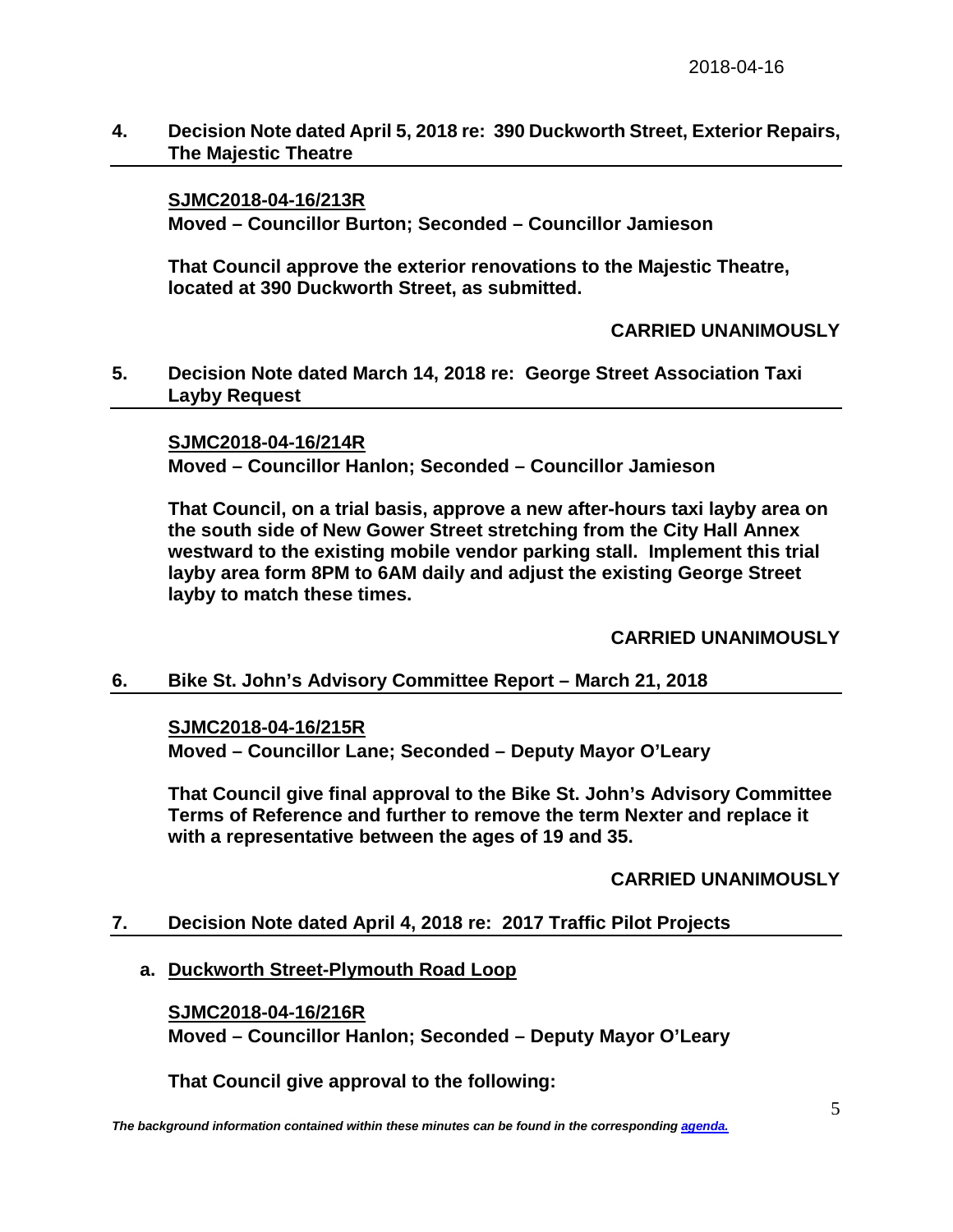**Council proceed with permanent implementation of the Duckworth Street - Plymouth Road Loop, as soon as funding can be assigned.**

# **CARRIED UNANIMOUSLY**

## **b. Veteran's Square Reconfiguration**

**SJMC2018-04-16/217R Moved – Councillor Hanlon; Seconded – Councillor Jamieson**

**That Council approve the following: Council proceed with permanent implementation of the Veteran's Square Reconfiguration, as soon as funding can be assigned.**

## **CARRIED UNANIMOUSLY**

## **c. Great Eastern Drive-Petite Forte Drive Mini-Roundabout**

**SJMC2018-04-16/218R** 

**Moved – Councillor Hanlon; Seconded – Councillor Stapleton**

**That Council defer the recommendation to reject installing the Great Eastern Drive-Petite Forte Drive Mini-Roundabout on a permanent basis until discussions could be held by the Chief of Police with the Ward Councillor to inform area residents properly of safety options.** 

## **CARRIED UNANIMOUSLY**

## **DEVELOPMENT PERMITS LIST**

Council considered as information, the above noted for the period of April 5, 2018 to April 11, 2018.

## **BUILDING PERMITS LIST**

Council considered, for approval, the above noted for the period of April 5, 2018 to April 11, 2018.

## **SJMC2018-04-16/219R Moved – Councillor Burton; Seconded – Councillor Lane**

**That the building permits list dated April 5, 2018 to April 11, 2018 be adopted as presented.**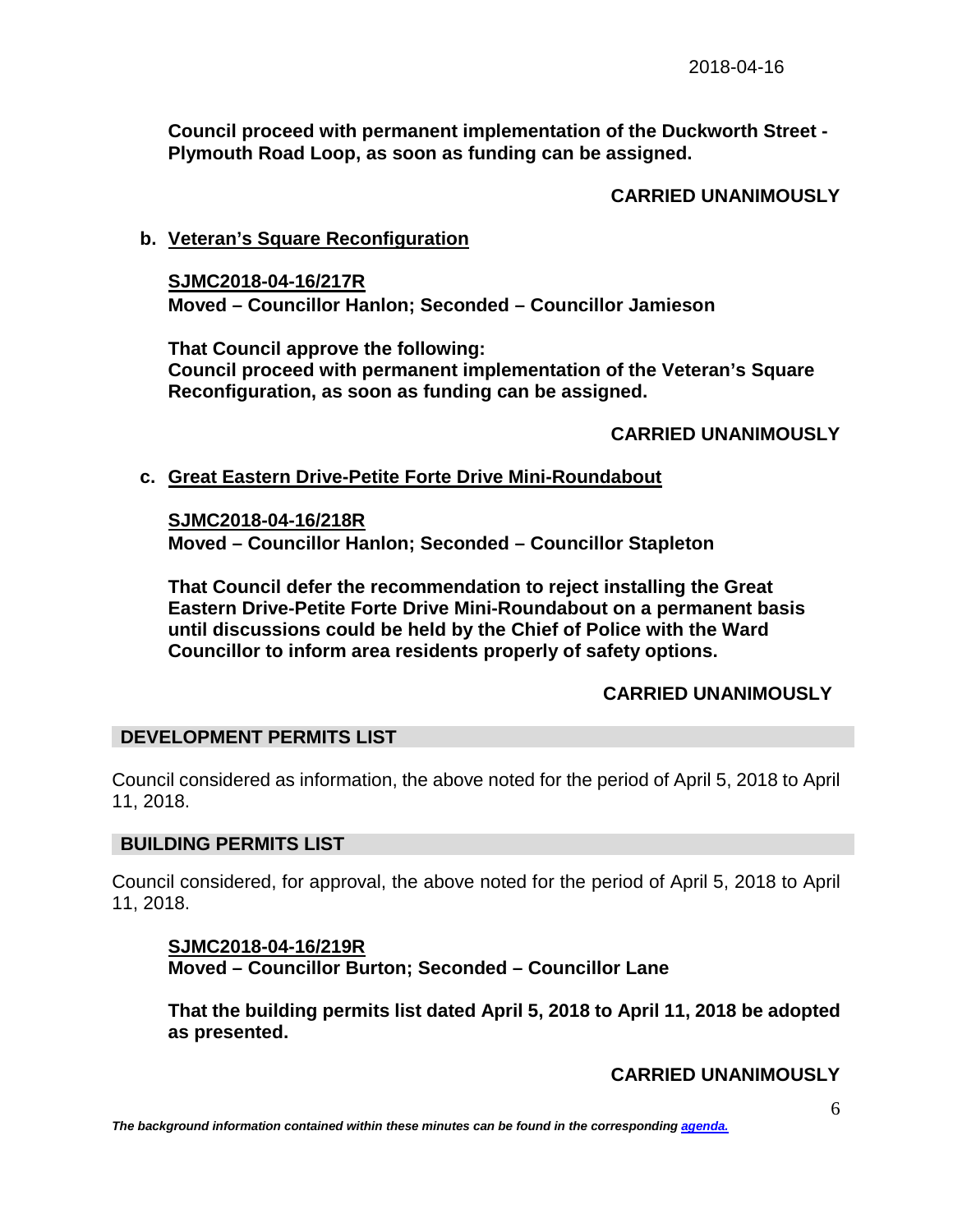## **REQUISITIONS, PAYROLLS AND ACCOUNTS**

Council considered the requisitions, payrolls and accounts for the week ending April 11, 2018.

### **SJMC2018-04-16/220R**

**Moved – Councillor Burton; Seconded – Councillor Lane**

**That the requisitions, payrolls and accounts for the week ending April 11, 2018 in the amount of \$1,475,857.87 be approved as presented.**

## **CARRIED UNANIMOUSLY**

### **TENDERS/RFPS**

**Tender for the Supply of one Fairbanks Morse Model 5824 (5814) Vertical Mounted Split Case Pump at the Ruby Line Pump Station**

Council considered the above noted.

**SJMC2018-04-16/221R Moved – Councillor Collins; Seconded – Councillor Lane**

**That Council approve the recommendation to award the contract for the supply of a Fairbanks Morse Pump, to Natpro in the amount of \$73,940.00. Taxes not included.**

## **CARRIED UNANIMOUSLY**

## **NOTICES OF MOTION/PETITIONS**

**Decision Note dated April 5, 2018 re: Amendment of the Building By-Law** Council considered the above listed.

**SJMC2018-04-16/222R Moved – Deputy Mayor O'Leary; Seconded – Councillor Burton**

**That Council approve the Residential Landscape Requirement Policy and bring forward a Notice of Motion (copy attached) to adopt the amendments to the Building By-Law at a future meeting of Council.**

### **CARRIED UNANIMOUSLY**

Deputy Mayor O'Leary then made the following motion: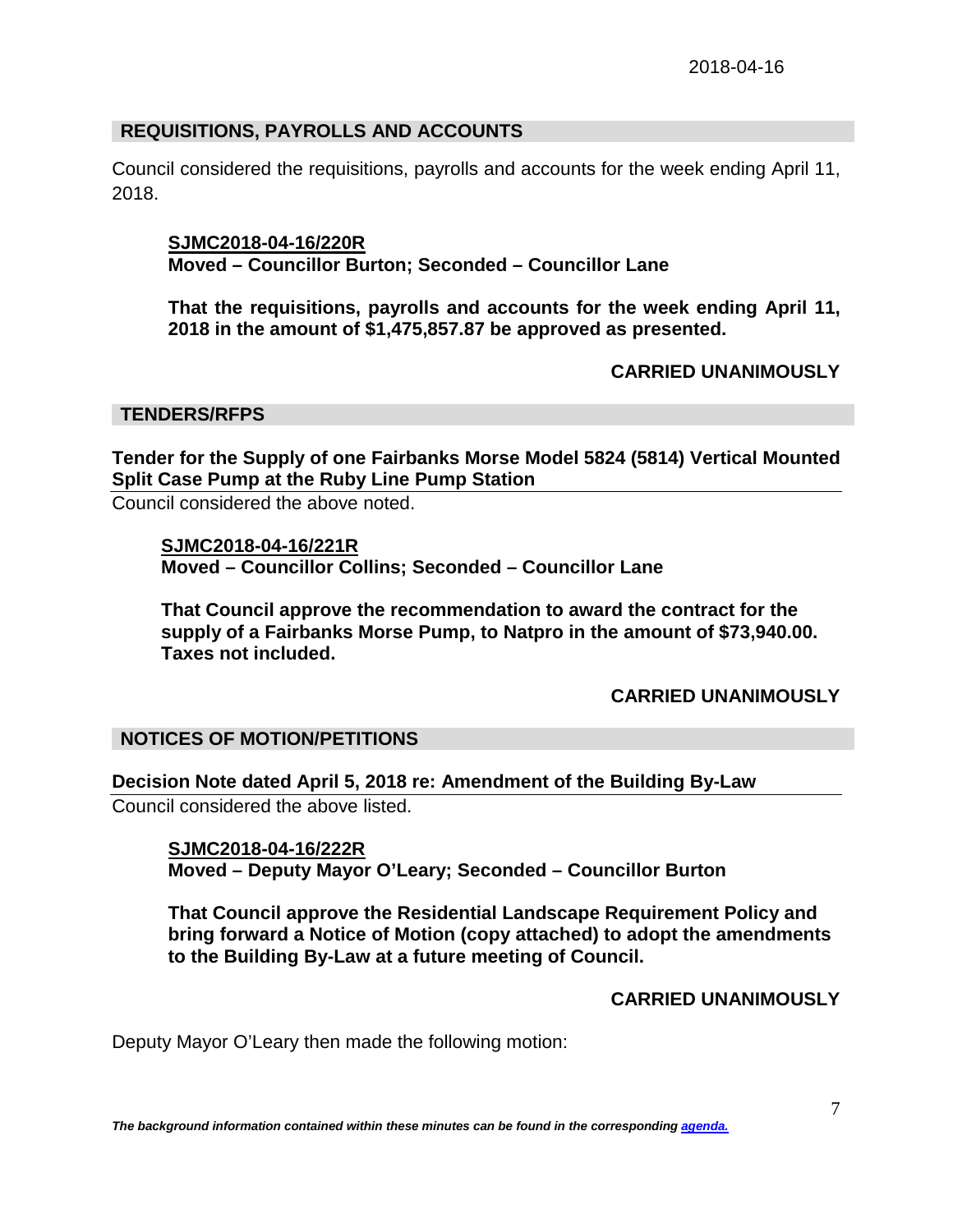**TAKE NOTICE** that, I will at the next regular meeting of the St. John's Municipal Council, move to enact an amendment to the St. John's By-Law so as to incorporate provisions for trees in accordance with the Residential Landscape Requirements Policy.

### **Decision Note dated April 5, 2018 re: Repeal of the Tree Regulations**

Council considered the above listed Decision Note.

Deputy Mayor O'Leary then made the following motion:

**TAKE NOTICE** that, I will at the next regular meeting of the St. John's Municipal Council, move to repeal the Tree Regulations.

### **NEW BUSINESS**

## **Decision Note dated April 2, 2018 re: Vacancies and New Applicants for Built Heritage Experts Panel**

Council considered the above noted.

#### **SJMC2018-04-16/223R**

**Moved – Councillor Burton; Seconded – Councillor Lane** 

**That Council approve the following: subsequent to the appointment of Built Heritage Experts Panel by Council on February 21, 2016 and in order to maximize participation on the Panel, based on recent resignations, the following people be appointed/reaffirmed in accordance with Section 3.1.1 of the Terms of Reference:**

- **1. Glenn Barnes (Chair) – extend until February 21, 2019**
- **2. Bruce Blackwood – extend until February 21, 2019**
- **3. Garnet Kindervater – extend until February 21, 2019**
- **4. Mark Whelan – extend until February 21, 2019**
- **5. Dawn Boutilier – April 24, 2018 – April 23, 2020**
- **6. Rachel Fitkowski – April 24, 2018 – April 23, 2020**
- **7. Robert Sweeny – April 24, 2018 – April 23, 2020**

### **CARRIED UNANIMOUSLY**

**Decision Note dated April 3, 2018 re: St. John's Local Board of Appeal** 

Council considered the above noted.

### **SJMC2018-04-16/224R**

**Moved – Deputy Mayor O'Leary; Seconded – Councillor Stapleton**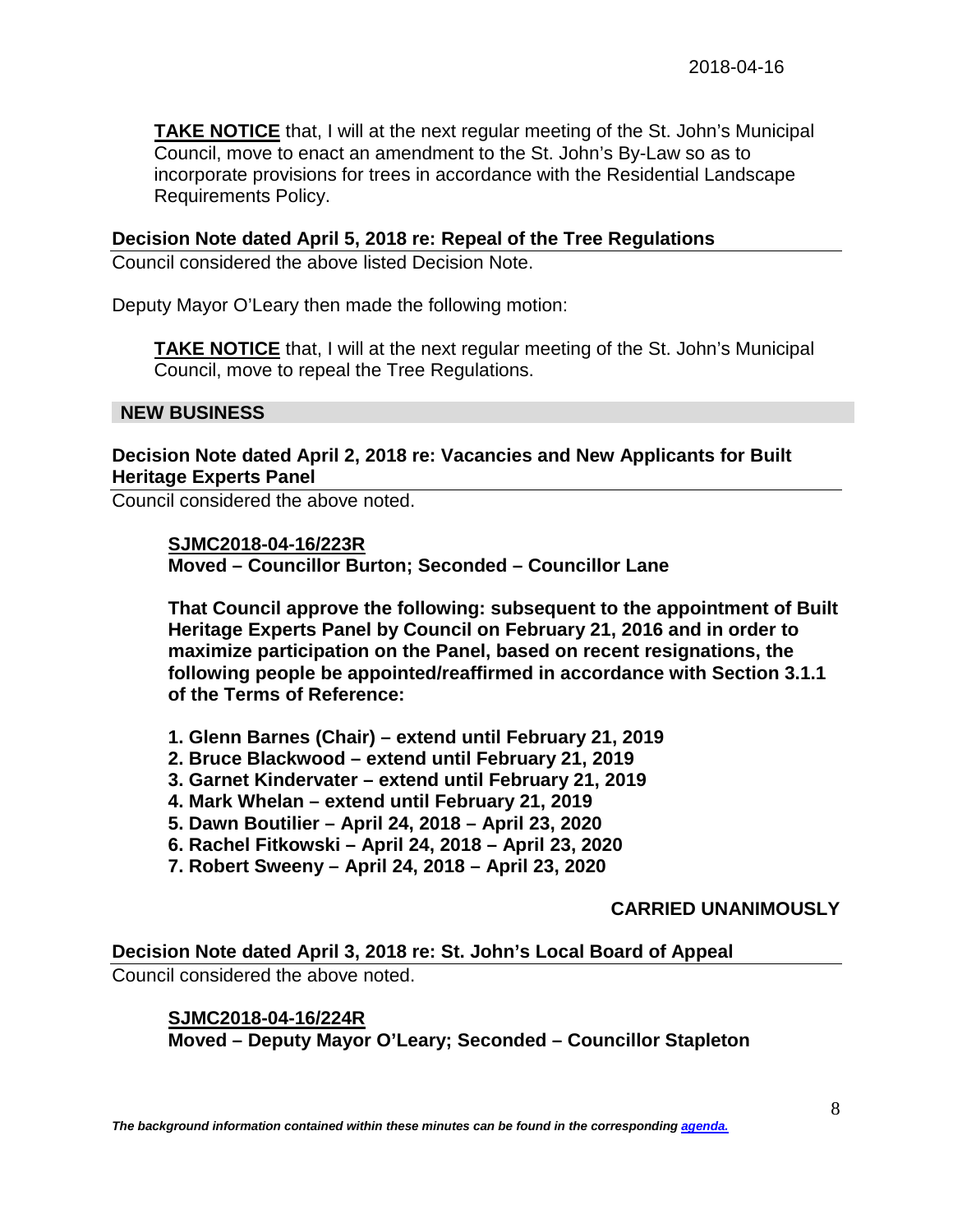**That Council agree that in accordance with Section 4 of the City of St. John's Development Regulations, that Council appoint Ms. Janet Bradshaw as a member of the Local Board of Appeal with a term effective immediately until January 6, 2020; and further that Council continue with past practice in allowing the Board of Appeal to make the selection for the position of Chair from among its members, with Council confirming this appointment at a subsequent Regular Meeting**

## **CARRIED UNANIMOUSLY**

**Decision Note dated April 11, 2018 re: Travel – Councillor Ian Froude – MNL – Municipal Symposium – May 3 to 5, 2018 – Gander, NL**

Council considered the above noted.

**SJMC2018-04-16/225R Moved – Deputy Mayor O'Leary; Seconded – Councillor Jamieson**

**That Council approve the costs for Councillor Froude to attend the Municipal Symposium in Gander from May 3 to 5, 2018.**

## **CARRIED UNANIMOUSLY**

## **Decision Note dated April 11, 2018 re: Property to the right and rear of 280 Blackmarsh Road**

Council considered the above noted.

### **SJMC2018-04-16/226R Moved – Councillor Burton; Seconded – Councillor Hanlon**

**That Council approve the sale of City property for the amount of \$8.00 per square foot plus. Council also executed the attached Purchase and Sale Agreement.**

**CARRIED UNANIMOUSLY**

**Decision Note dated April 11, 2018 re: 69 Linegar Avenue** Council considered the above noted.

### **SJMC2018-04-16/227R**

**Moved – Councillor Collins; Seconded – Councillor Burton**

**That Council approve the expropriation of the easement with compensation to be determined.**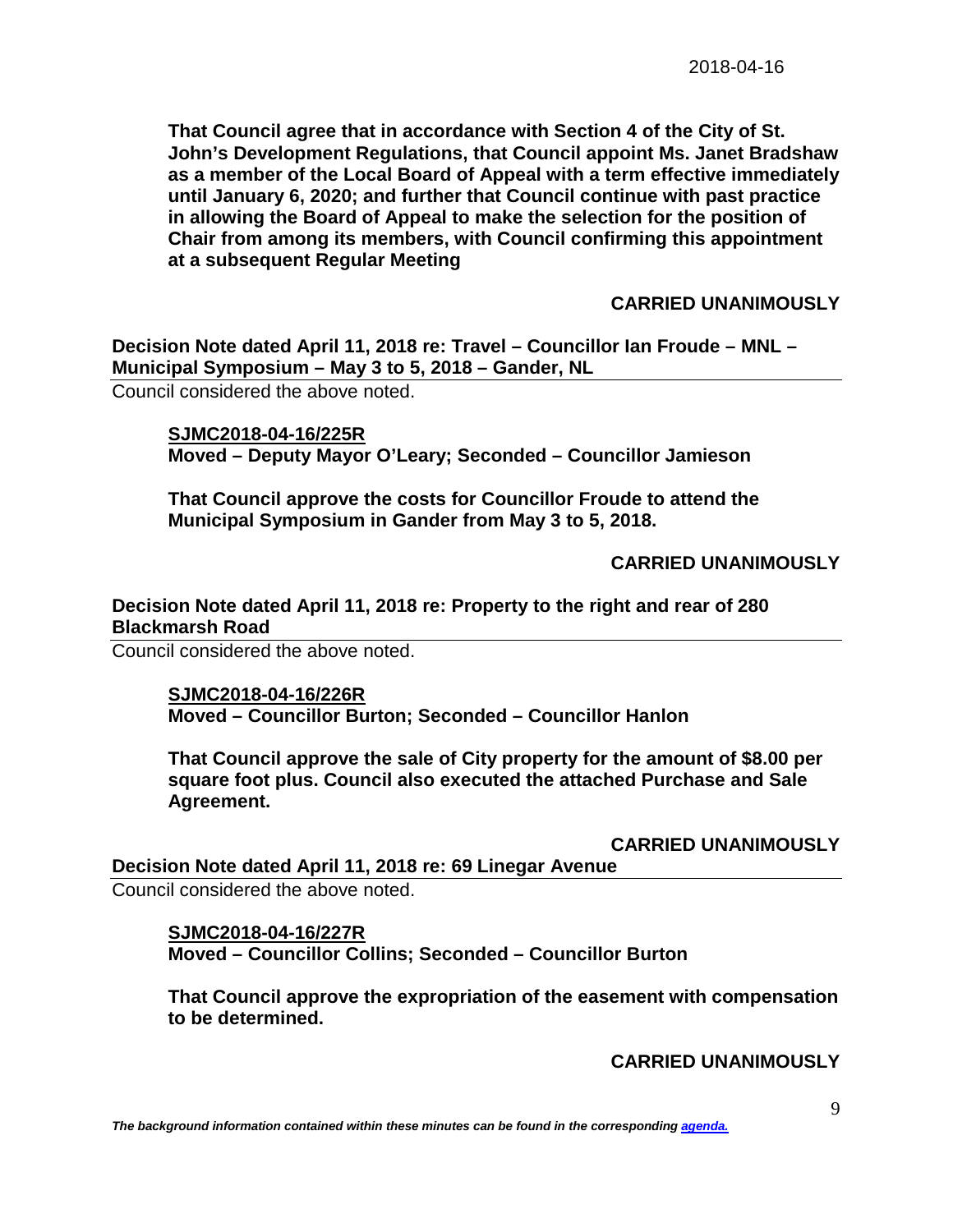**Decision Note dated April 12, 2018 re: 1 Duckworth Street – Battery Café** Council considered the above noted.

**SJMC2018-04-16/228R Moved – Councillor Jamieson; Seconded – Deputy Mayor O'Leary**

**That Council agree to allow the operator of the Battery Cafe the ability to extend his liqour license to include the patio space. Council also approved the installation of a temporary heater/fireplace, in accordance with City By-Laws. This is conditional on the tenant providing staff with acceptable proof of insurance with City named as additional insured.**

### **CARRIED UNANIMOUSLY**

**Decision Note dated April 12, 2018 re: Expropriation – Storm Sewer Easement** Council considered the above noted.

**SJMC2018-04-16/229R**

**Moved – Councillor Collins; Seconded – Councillor Burton**

**That Council resolve to expropriate the 2 parcels of land located at 375 and 377 Southside Road for the purpose of an easement to install a storm sewer.**

### **CARRIED UNANIMOUSLY**

## **Decision Note dated April 12, 2018 re: Land Acknowledgment Statement – Revision**

Council considered the above noted.

### **SJMC2018-04-16/230R**

**Moved – Councillor Lane; Seconded – Councillor Collins**

**That Council rescind its Directive #R2018-02-19/18 and approve the amended the Land Acknowledgement Statement noted below:**

*"We respectfully acknowledge the Province of Newfoundland & Labrador, of which the City of St. John's is the capital City, as the ancestral homelands of the Beothuk. Today, these lands are home to a diverse population of indigenous and other peoples. We would also like to acknowledge with respect the diverse histories and cultures of the Mi'kmaq, Innu, Inuit, and Southern Inuit of this Province."*